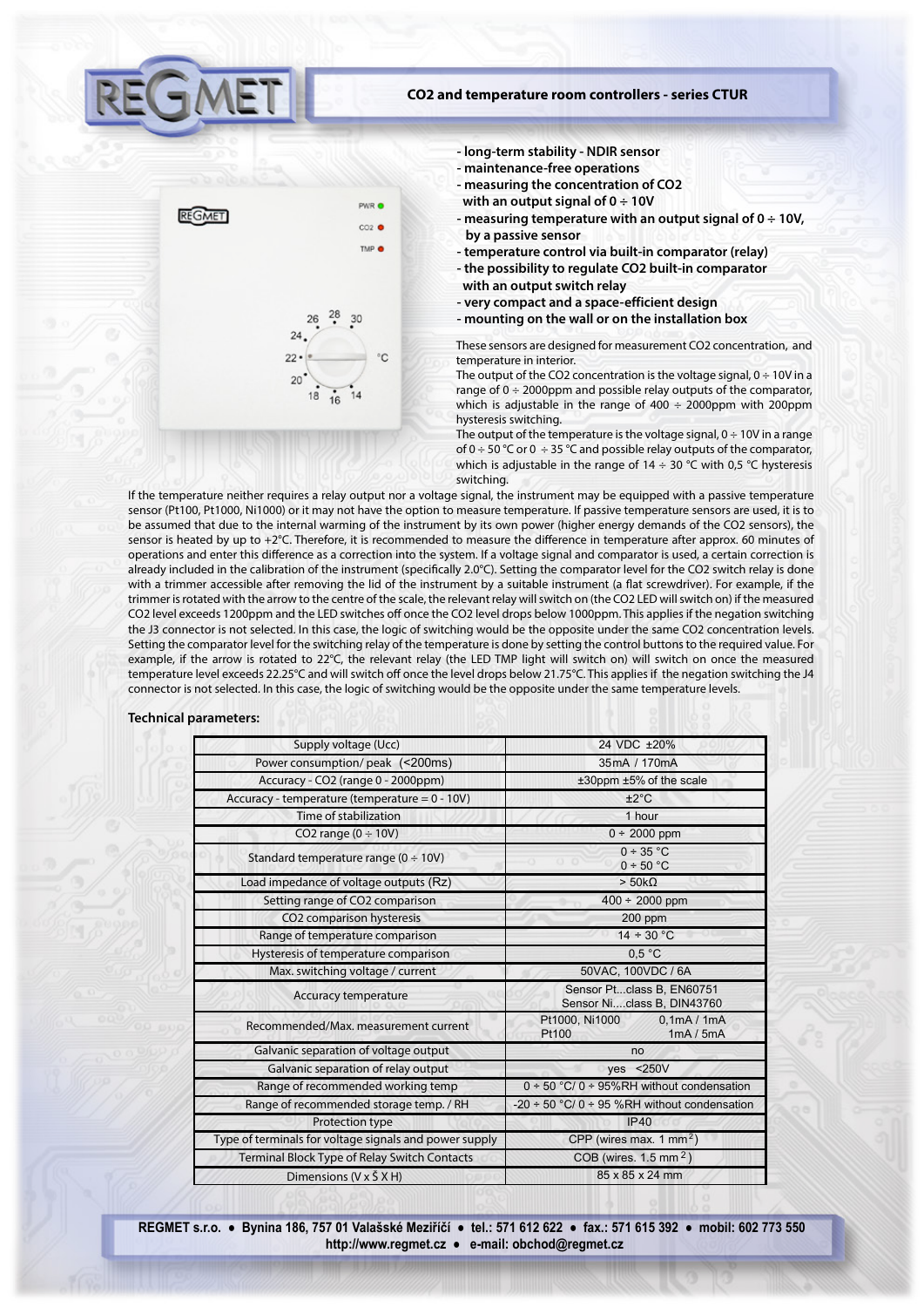

# **CO2 and temperature room controllers - series CTUR**

## *Connection plan (fig.1):*



Terminal 1.......+Ucc, positive pole

- Terminal 2.......GND, negative pole
- Terminal 3.......common pole of output CO2 (GND)
- Terminal 4.......positive pole of output CO2 (0-10V)
- Terminal 5.......common pole of output temperature (GND)
- Terminal 6.......positive pole of output temperature 0÷10V or resistance ouput of CO2 sensor.
- Terminal 2, 3 and terminal 5 are galvanically connected

Terminals 7, 8.....switch contacts of the CO2 comparator relay Terminals 9, 10.....switch contacts of the temperature comparator relay

P10....setting a comparison level of CO2 concentration (range 400 ÷ 2000ppm) P11....setting a comparison level of temperature (range  $14 \div 30$  °C)

- J3.......negating the relay output of CO2. The relay will switch with a lower CO2 concentration than that set by the P10 trimmer
- J4.......negating the relay output of temperature. The relay will switch with a higher temperature than that set by the P11 trimmer
- J6.......ACDL (Automatic Calibration in Dimming Light mode)
- J7.......MCDL (Manual Calibration in Dimming Light)

## *List of available types:*

| <b>Type</b>              | CO <sub>2</sub><br>transmitter  | CO <sub>2</sub><br>comparator, | temperature -<br>transmitter.        | temperature -<br>comparator |
|--------------------------|---------------------------------|--------------------------------|--------------------------------------|-----------------------------|
| CTUR2 - $2K - 0 \div 50$ | $0+2000$ ppm=0+10V              | $400 \div 2000$ ppm            | $0+50^{\circ}C = 0+10V$              | $14 \div 30^{\circ}$ C      |
| CTUR2 - $2K - 0 \div 35$ | $0+2000$ ppm=0+10V              | $400 \div 2000$ ppm            | $0+35^{\circ}C = 0+10V$              | $14 \div 30^{\circ}$ C      |
| CTUR1 - $2K - 0 \div 50$ | $0+2000$ ppm=0 $\div$ 10V       | $400 \div 2000$ ppm            | $0 \div 50^{\circ}$ C = 0 $\div 10V$ | ---                         |
| CTUR1 - $2K - 0 \div 35$ | $0+2000$ ppm=0+10V              | $400 \div 2000$ ppm            | $0+35^{\circ}C = 0+10V$              | $- - -$                     |
| $CTUR1 - 2K - x$         | $0+2000$ ppm=0+10V              | $400 \div 2000$ ppm            | <b>Resistance sensor</b>             | ---                         |
| <b>CNUR1 - 2K</b>        | $0 \div 2000$ ppm=0 $\div 10$ V | $400 \div 2000$ ppm            | ---                                  | ---                         |
| CNUR0 - 2K               | $0\div 2000$ ppm=0 $\div 10V$   |                                | ---                                  | ---                         |

## *List of type of resistance sensors....x*

| Type of resistance sensor | Placement after x (eq CTUR1-2K-PA) |
|---------------------------|------------------------------------|
| Pt 100 / 3850 ppm         |                                    |
| Pt 1000 / 3850 ppm        | <b>PA</b>                          |
| Ni 1000 / 6180 ppm        |                                    |
| Ni 1000 / 5000 ppm        |                                    |
| Ni 891 / 6371 ppm         |                                    |
| Ntc $20k\Omega$           |                                    |

**Connection (fig. 2):** 







temperature

**REGMET s.r.o. ● Bynina 186, 757 01 Valašské Meziříčí ● tel.: 571 612 622 ● fax.: 571 615 392 ● mobil: 602 773 550 http://www.regmet.cz ● e-mail: obchod@regmet.cz**